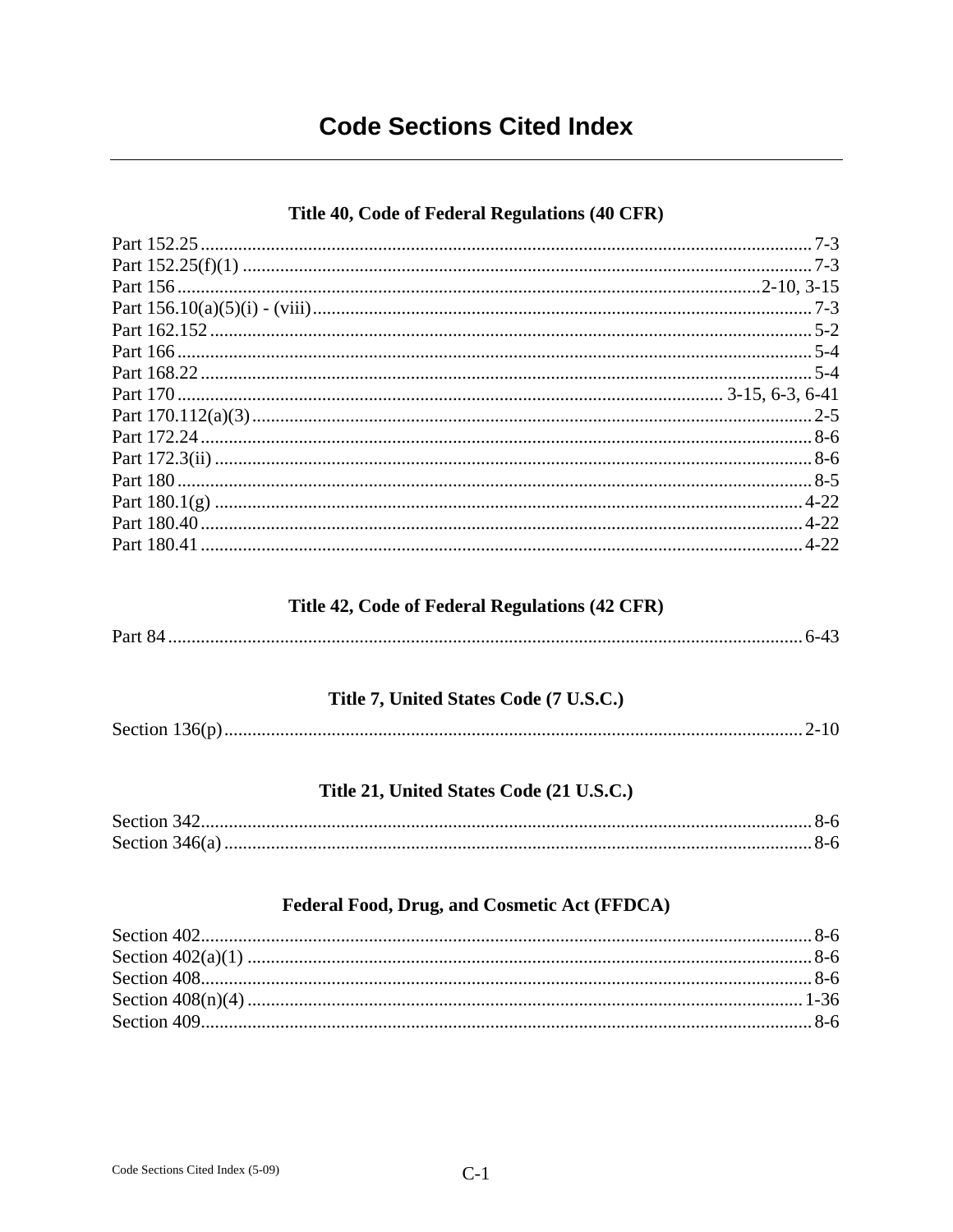# Title 3, California Code of Regulations (3 CCR)

| 3-2, 3-3, 3-6, 3-12, 3-13, 3-14, 3-17, 3-18, 3-19, 3-20, 3-21, 4-2, 4-3, 4-4, 4-5, 4-6, 4-7, 4-8, |  |
|---------------------------------------------------------------------------------------------------|--|
| 4-9, 4-10, 4-13, 4-14, 4-15, 4-16, 4-17, 4-18, 4-19, 4-20, 4-21, 4-22, 4-23, 4-24, 4-25, 4-26,    |  |
| 5-2, 5-5, 5-10, 6-4, 6-5, 6-7, 6-9, 6-16, 6-18, 6-23, 6-24, 6-27, 6-28, 6-31, 6-35, 6-39, 6-41,   |  |
| 6-43, 6-46, 6-54, 6-55,                                                                           |  |
|                                                                                                   |  |
|                                                                                                   |  |
|                                                                                                   |  |
|                                                                                                   |  |
|                                                                                                   |  |
|                                                                                                   |  |
|                                                                                                   |  |
|                                                                                                   |  |
|                                                                                                   |  |
|                                                                                                   |  |
|                                                                                                   |  |
|                                                                                                   |  |
|                                                                                                   |  |
|                                                                                                   |  |
|                                                                                                   |  |
|                                                                                                   |  |
|                                                                                                   |  |
|                                                                                                   |  |
|                                                                                                   |  |
|                                                                                                   |  |
|                                                                                                   |  |
|                                                                                                   |  |
|                                                                                                   |  |
|                                                                                                   |  |
|                                                                                                   |  |
|                                                                                                   |  |
|                                                                                                   |  |
|                                                                                                   |  |
|                                                                                                   |  |
|                                                                                                   |  |
|                                                                                                   |  |
|                                                                                                   |  |
|                                                                                                   |  |
|                                                                                                   |  |
|                                                                                                   |  |
|                                                                                                   |  |
|                                                                                                   |  |
|                                                                                                   |  |
|                                                                                                   |  |
|                                                                                                   |  |
|                                                                                                   |  |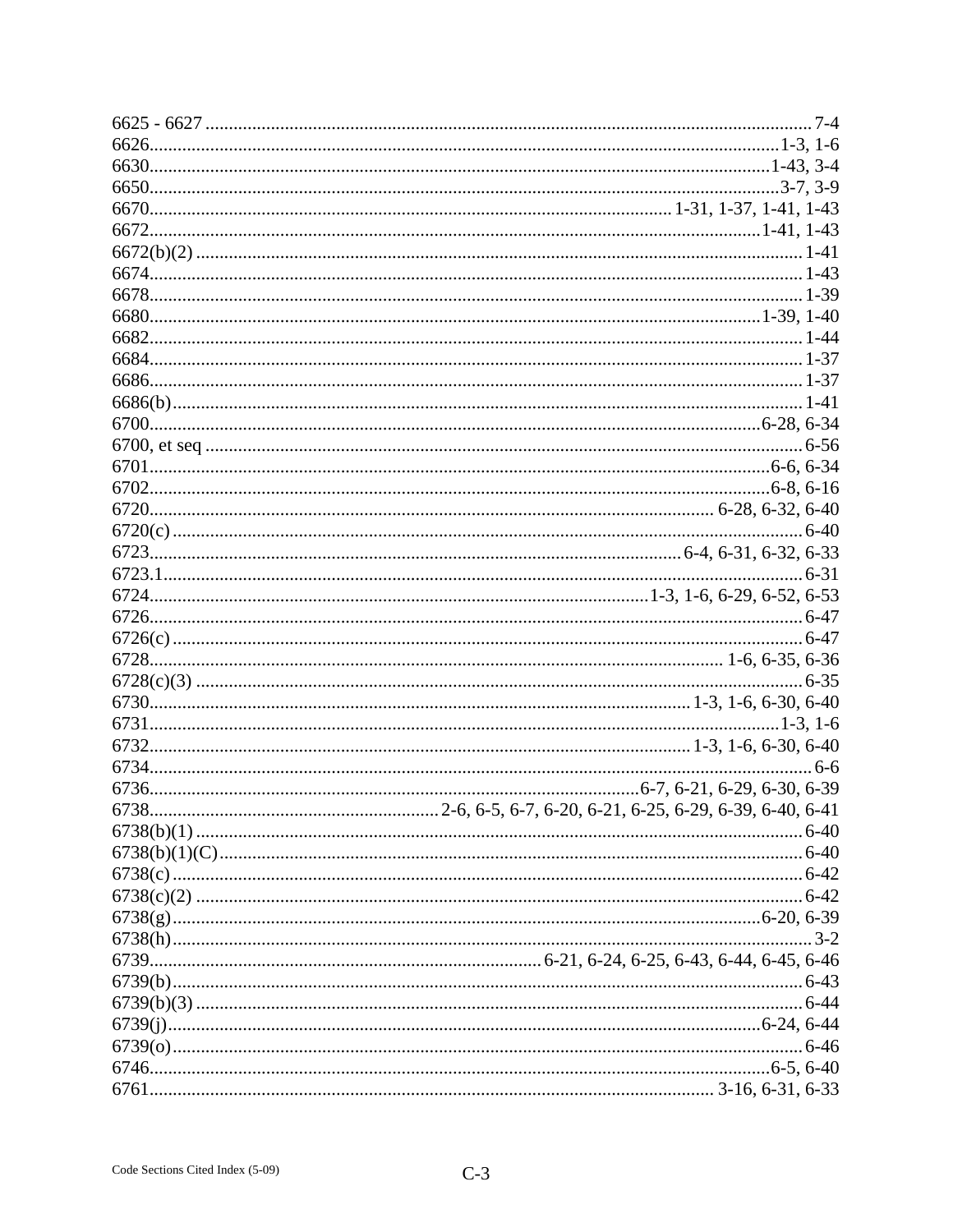#### Title 8, California Code of Regulations (8 CCR)

## Title 16, California Code of Regulations (16 CCR)

# Title 22, California Code of Regulations (22 CCR)

# Food and Agricultural Code (FAC)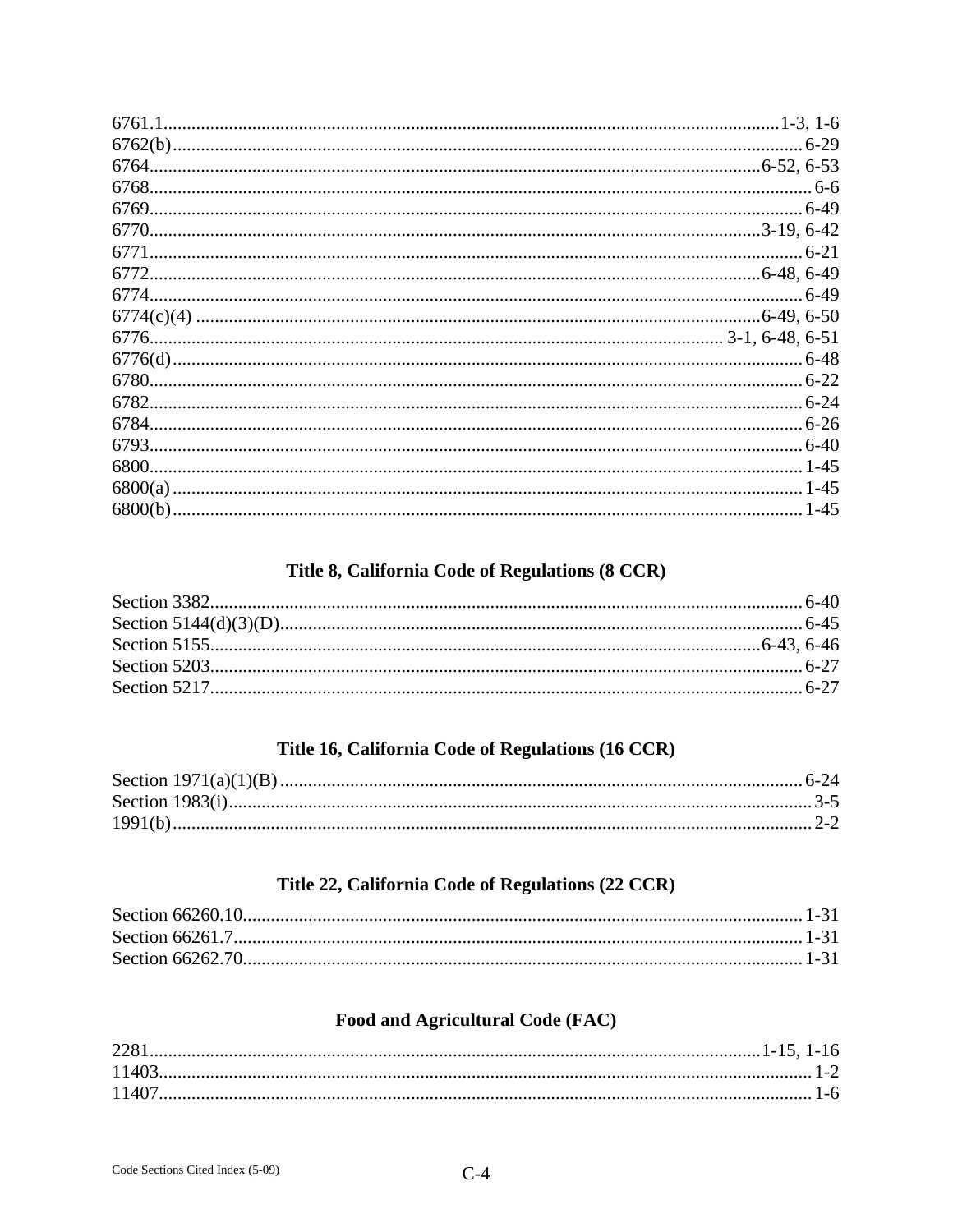| 129731-10, 1-26, 1-27, 1-28, 1-30, 1-34, 1-35, 1-37, 2-2, 2-7, 2-11, 2-12, 2-13, 2-14, 3-2,        |  |
|----------------------------------------------------------------------------------------------------|--|
| 3-3, 3-4, 3-5, 3-6, 3-7, 3-12, 3-13, 3-14, 3-15, 3-17, 3-18, 3-19, 3-20, 3-21, 4-2, 4-3, 4-4, 4-5, |  |
| 4-6, 4-7, 4-8, 4-9, 4-10, 4-13, 4-14, 4-15, 4-16, 4-17, 4-18, 4-19, 4-20, 4-21, 4-22, 4-23, 4-24,  |  |
| 4-25, 4-26, 5-2, 5-4, 5-5, 5-8, 5-10, 6-24, 6-39, 6-41, 6-43, 6-46, 6-55, 7-3                      |  |
|                                                                                                    |  |
|                                                                                                    |  |
|                                                                                                    |  |
|                                                                                                    |  |
|                                                                                                    |  |